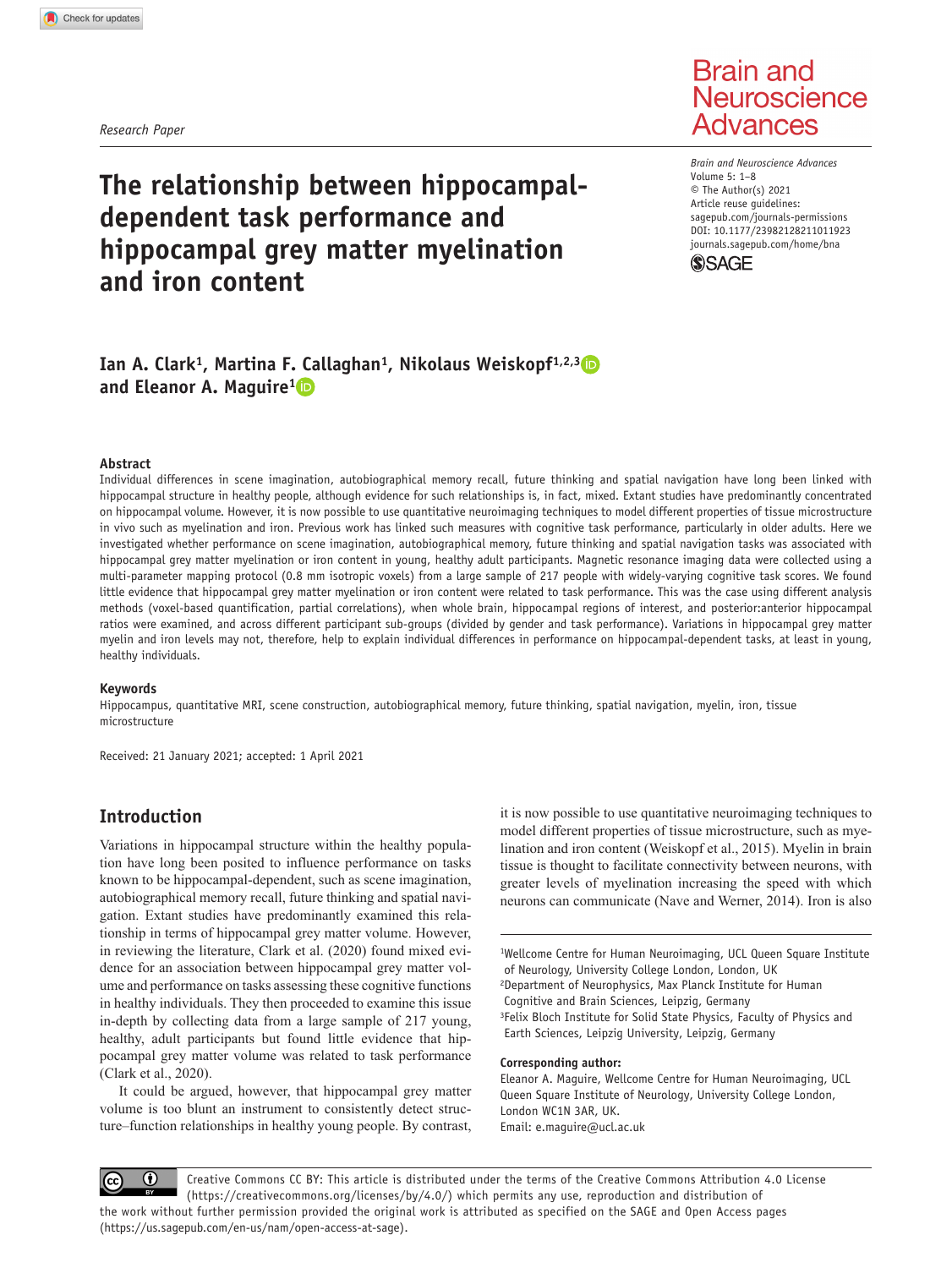important to consider as it is involved in the production and maintenance of myelin, and is therefore required for normal brain function (Mills et al., 2010; Todorich et al., 2009).

Myelination and iron content in grey matter can be studied in vivo in humans using a multi-parameter mapping (MPM) quantitative neuroimaging protocol (Callaghan et al., 2015, 2019; Weiskopf et al., 2013). Processing of these images using the hMRI toolbox (Tabelow et al., 2019) results in four maps that are differentially (but not solely) sensitive to specific aspects of tissue microstructure. These are magnetisation transfer saturation (MT saturation), sensitive to myelination; proton density (PD), sensitive to tissue water content; the longitudinal relaxation rate  $(R_1)$ , sensitive to myelination, iron and water content (but primarily myelination); and the effective transverse relaxation rate  $(R_2^*)$ , sensitive to tissue iron content. Extant studies have reported relationships between myelination, iron and ageing across the lifespan (Callaghan et al., 2014; Draganski et al., 2011) and in young adults (Carey et al., 2018), and also correlations with verbal memory performance in older adults (Steiger et al., 2016), and meta-cognitive ability in young adults (Allen et al., 2017). However, as far as we are aware, no studies have investigated the relationship between hippocampal grey matter myelination or iron content and scene imagination, autobiographical memory recall, future thinking or navigation ability in healthy young people. Consequently, this is what we sought to examine in this study.

We used the large data set ( $n = 217$ ) from Clark et al.'s (2020) study that comprised an MPM quantitative imaging protocol (Callaghan et al., 2015, 2019; Weiskopf et al., 2013), and cognitive task performance with wide variability in scores. While aspects of these data (hippocampal grey matter volume, cognitive task performance) have been reported before (Clark et al., 2019, 2020; Clark and Maguire, 2020), the tissue microstructure MRI data, measuring myelination and iron content, have not been published previously. The mixed literature relating to hippocampal grey matter volume and the dearth of studies investigating hippocampal grey matter myelination and iron content made the formulation of clear hypotheses difficult. As such, we focussed on conducting deep and wide-ranging data analyses to characterise any links between the tissue microstructure measures and task performance in the same manner as Clark et al. (2020).

# **Methods**

## *Participants*

Two hundred and seventeen people (mean age 29.0 years  $\pm$  5.60) were recruited from the general population, 109 females and 108 males. The age range was restricted to 20–41 years to limit the possible effects of ageing. Participants had English as their first language and reported no psychological, psychiatric or neurological health conditions. People with hobbies or vocations known to be associated with the hippocampus (e.g. licenced London taxi drivers) were excluded. Participants were reimbursed £10 per hour for taking part that was paid at study completion. All participants gave written informed consent and the study was approved by the University College London Research Ethics Committee (project ID: 6743/001).

## *Procedure*

Participants completed the study over three visits – structural MRI scans were acquired during the first visit, and cognitive testing was conducted during visits 2 and 3. All participants completed all parts of the study.

# *Cognitive tasks and statistical analyses*

All tasks are published and were performed and scored as per their published use. Full descriptions are also provided in Clark et al. (2019, 2020) and Clark and Maguire (2020). Details of the double scoring for this study are provided in the Supplemental Material Tables S1–S4. In brief, there were four tasks: (1) Scene imagination was tested using the scene construction task (Hassabis et al., 2007) which measures the ability to mentally construct visual scenes. The main outcome measure is the 'experiential index', while the sub-measures of interest are content scores and a rating of the spatial coherence of scenes. (2) Autobiographical memory recall was tested using the autobiographical interview (AI; Levine et al., 2002), which measures the ability to recall past experiences over four time periods from early childhood to within the last year. The two main outcome measures are the number of 'internal' and 'external' details. Internal details are of interest here because they describe the event in question (i.e. episodic details) and are thought to be hippocampal dependent. Sub-measures are the separate content categories that comprise the internal details outcome measure, and also AI vividness ratings. (3) The future thinking task follows the same procedure as the scene construction task, but requires participants to imagine three plausible future scenes involving themselves (an event at the weekend; next Christmas; the next time they will meet a friend). (4) Navigation ability was assessed using the paradigm described by Woollett and Maguire (2010). A participant watches movie clips of two overlapping routes through an unfamiliar real town four times. The main outcome measure is the combined scores from the five sub-measures used to assess navigational ability which are: movie clip recognition, recognition memory for scenes, landmark proximity judgements, route knowledge where participants place scene photographs from the routes in the correct order as if travelling through the town, and the drawing of a sketch map. Data were summarised using means and standard deviations, calculated in SPSS, version 22.

# *MRI data acquisition and preprocessing*

Three Siemens Magnetom TIM Trio MRI systems with 32 channel head coils were used to collect the structural neuroimaging data. All scanners were located at the same imaging centre, running the same software.

Whole brain images at an isotropic resolution of 800 μm were obtained using an MPM quantitative imaging protocol (Callaghan et al., 2015, 2019; Weiskopf et al., 2013). This consisted of the acquisition of three multi-echo gradient acquisitions with either PD, T1 or MT weighting. Each acquisition had a repetition time, TR, of 25 ms. PD weighting was achieved with an excitation flip angle of 6°, that was increased to 21° to achieve T1 weighting. MT weighting was achieved through the application of a Gaussian RF pulse 2 kHz off resonance with 4 ms duration and a nominal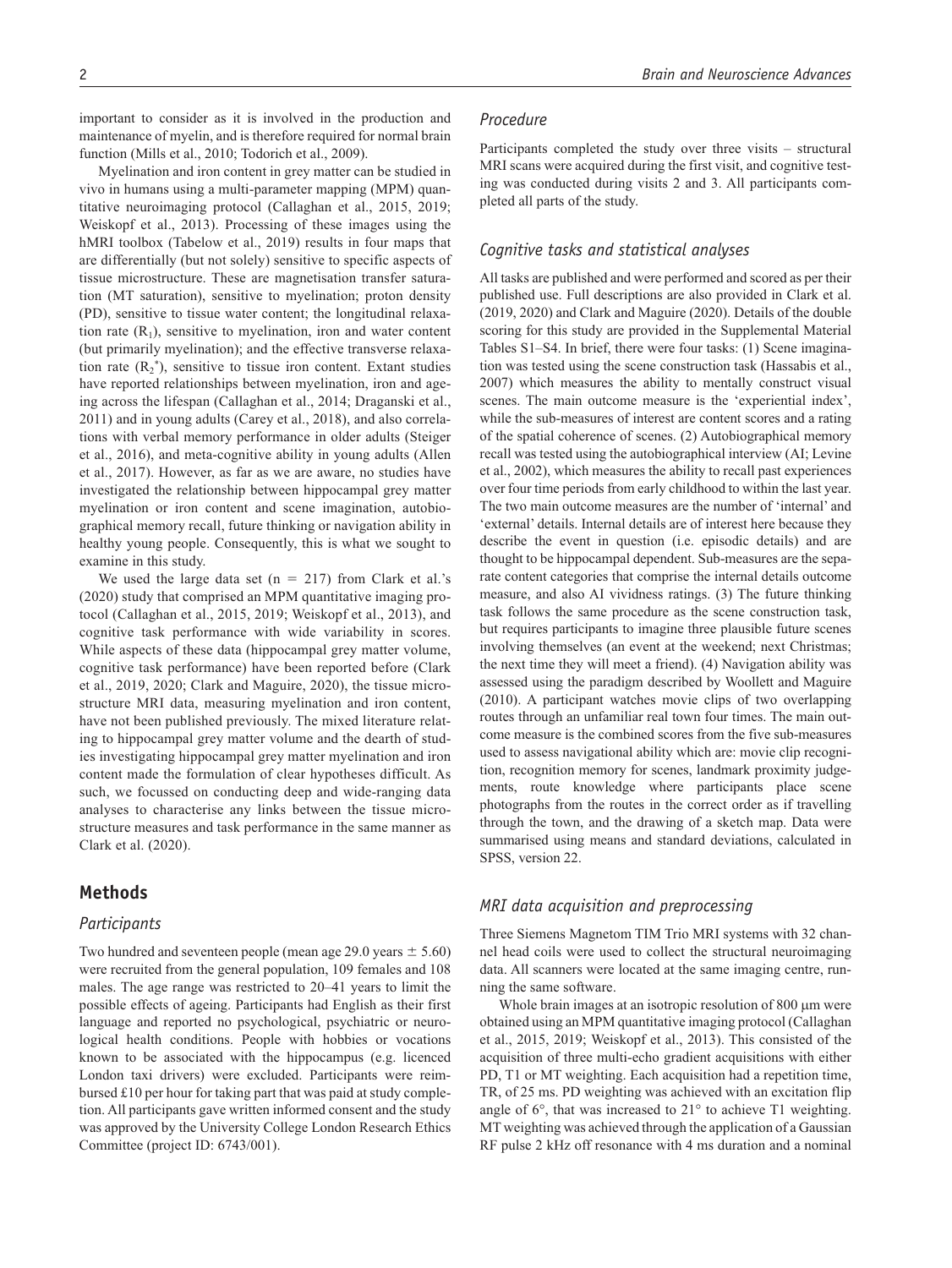

**Figure 1.** The averaged magnetisation transfer saturation (MT sat), proton density (PD), longitudinal relaxation rate  $(R_1)$  and effective transverse relaxation rate ( $R_2$ \*) tissue microstructure maps of the whole sample (n = 217) in MNI space. The scale bars are the estimated physical values of the tissue properties in each map quantified in standardised units. For the MT saturation and PD maps, this is as percent units (p.u.), and for the R<sub>1</sub> and  $R_2^*$  maps, this is per second (s<sup>-1</sup>).

flip angle of 220°. This acquisition had an excitation flip angle of 6°. The field of view was 256 mm head-foot, 224 mm anteriorposterior (AP), and 179 mm right-left (RL). The multiple gradient echoes per contrast were acquired with alternating readout gradient polarity at eight equidistant echo times ranging from 2.34 to 18.44 ms in steps of 2.30 ms using a readout bandwidth of 488 Hz/pixel. Only six echoes were acquired for the MT-weighted volume to facilitate the off-resonance pre-saturation pulse within the TR. To accelerate the data acquisition, partially parallel imaging using the GRAPPA algorithm was employed in each phaseencoded direction (AP and RL) with 40 integrated reference lines and a speed up factor of two. Calibration data were also acquired at the outset of each session to correct for inhomogeneities in the RF transmit field (Lutti et al., 2010, 2012).

Data were processed using the hMRI toolbox (Tabelow et al., 2019) within SPM12 [\(www.fil.ion.ucl.ac.uk/spm](www.fil.ion.ucl.ac.uk/spm)). The default toolbox configuration settings were used, with the exception that correction for imperfect spoiling was additionally enabled (see also Callaghan et al., 2019). As alluded to earlier, this image processing resulted in four maps that differentially modelled tissue microstructure (Figure 1): an MT saturation map sensitive to myelination, a PD map sensitive to tissue water content, an  $R_1$ map sensitive to myelination, iron and water content (but primarily myelination), and an  $R_2^*$  map sensitive to tissue iron content.

Each participant's MT saturation map was then segmented into grey and white matter probability maps using the unified segmentation approach (Ashburner and Friston, 2005), but using the tissue probability maps developed by Lorio et al. (2016) and no bias field correction (since the MT saturation map shows negligible bias field modulation). The grey and white matter probability maps were used to perform inter-subject registration using DARTEL, a nonlinear diffeomorphic algorithm (Ashburner, 2007). The resulting DARTEL template and deformations were used to normalise the MT saturation, PD,  $R_1$  and  $R_2^*$  maps to the stereotactic space defined by the Montreal Neurological Institute (MNI) template (at  $1 \times 1 \times 1$  mm resolution), but without modulating by Jacobian determinants of the deformation field in order to allow for the preservation of the quantitative values. Finally, a tissue-weighted smoothing kernel of 4 mm full width at half maximum (FWHM) was applied using the voxel-based

quantification (VBQ) approach (Draganski et al., 2011), which again aims to preserve the quantitative values.

## *Assessing basic tissue properties*

We first examined basic properties of the tissue microstructure maps to assess whether they were in line with expectations. In healthy individuals, myelination levels have been reported to be higher in primary sensory regions (Carey et al., 2018; Dick et al., 2012), while iron levels are increased in the substantia nigra and red nucleus (Beard et al., 1993; Drayer et al., 1986). To test that this was also the case for the current data, regions of interest (ROIs) of Heschl's gyrus (containing the primary auditory cortex), the substantia nigra and the red nucleus were defined using the Automated Anatomical Labelling Atlas v3 (Rolls et al., 2020). The Heschl's gyrus mask was applied to each participant's smoothed and normalised grey matter MT saturation map, and the substantia nigra and the red nucleus masks were applied to the smoothed and normalised grey matter  $R_2^*$  map. Average values within each mask were extracted using 'spm\_summarise'. Mean MT and  $R_2^*$  values were also extracted from across the whole of the grey matter using the grey matter mask defined for the VBQ analyses.

Two-tailed paired t-tests, implemented in SPSS v25 and thresholded at  $p < 0.001$ , were then performed between the values from the ROIs and the mean of the grey matter, with higher MT values predicted for the Heschl's gyrus mask and higher  $R_2^*$  values for the substantia nigra and red nucleus masks when compared to the mean of the grey matter. Effect sizes are reported as Hedge's  $g_{av}$ , which is Cohen's d calculated for repeated measures and corrected for the positive bias caused by using sample estimates (Lakens, 2013).

We found that MT saturation values were significantly higher in Heschl's gyrus (mean  $MT = 0.90$ ,  $SD = 0.035$ ) compared to the mean of the grey matter (mean MT =  $0.88$ , SD =  $0.031$ ; t<sub>(216)</sub> = 15.90, p < 0.001; Hedge's  $g_{av}$  = 0.64). In addition,  $R_2^*$  values were significantly higher in the substantia nigra (mean  $R_2^* =$ 26.76, SD = 3.21;  $t_{(216)} = 48.03$ , p < 0.001; Hedge's  $g_{av} = 4.20$ ) and red nucleus (mean R<sub>2</sub><sup>\*</sup> = 23.95, SD = 3.05; t<sub>(216)</sub> = 35.28, p  $< 0.001$ ; Hedge's  $g_{av} = 3.14$ ) compared to the mean of the grey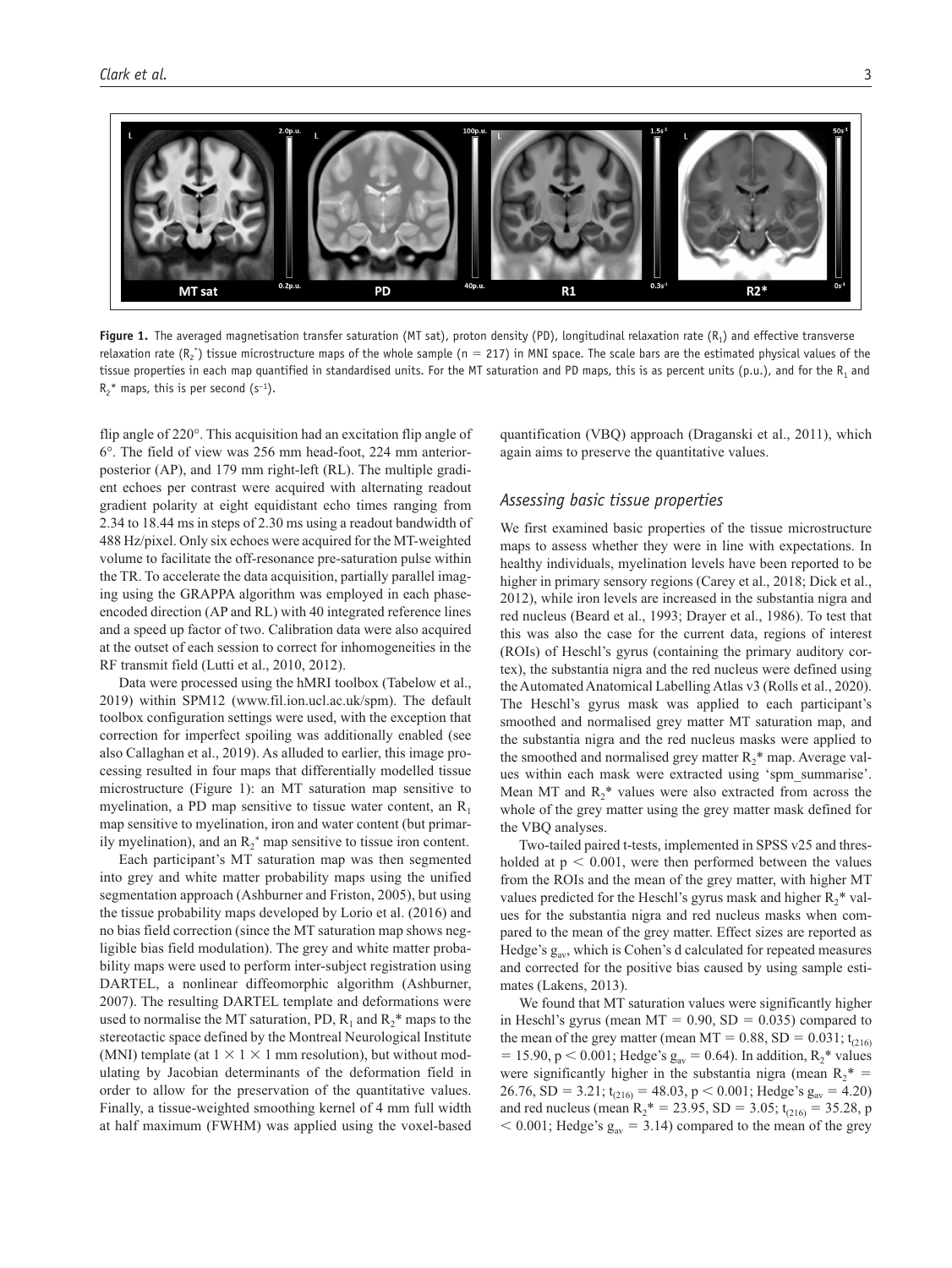matter (mean  $R_2^* = 17.03$ , SD = 0.63). Overall, therefore, higher levels of MT and  $R_2^*$  were observed in regions known to have high levels of myelination and iron, respectively, showing that our tissue microstructure maps aligned with expectations.

# *Relationships between the tissue microstructure maps*

Of note, the tissue microstructure maps are not completely independent since they are estimated from the same three multi-echo gradient echo acquisitions. As such, relationships exist between the tissue microstructure maps, and a finding in one map can be used to validate a finding in another. For example, if a positive association is observed between task performance and the hippocampus in the MT saturation map, then a corresponding positive association would also be expected in the hippocampus when using the  $R_1$  map (since increased macromolecular content will also increase  $R_1$ ), and a corresponding negative association would be expected in the PD map (due to a reduction in free water content as the macromolecular content increases; Mezer et al., 2013).

# *Primary VBQ analyses*

Our analyses followed the same procedures as those detailed by Clark et al. (2020), except that here we assessed each of the tissue microstructure maps using VBQ (Draganski et al., 2011). VBQ is a similar methodology to the voxel-based morphometry (VBM) technique used to study grey matter volume (Ashburner and Friston, 2000) but one that retains the quantitative values carrying information about the tissue microstructure.

First, we examined the relationship between hippocampal grey matter in each of the tissue microstructure maps and the main outcome measure for each of the cognitive tasks assessing scene imagination, autobiographical memory, future thinking and navigation. We then examined the associations between each of the sub-measures from these tasks and hippocampal grey matter in each of the four tissue microstructure maps. Statistical analyses were carried out using multiple linear regression models with cognitive task performance as the measure of interest, while including covariates for age, gender, total intracranial volume, and the different MRI scanners. The dependent variable was the smoothed and normalised grey matter value from each tissue microstructure map.

Whole brain VBQ analyses were carried out for each tissue microstructure map using an explicitly defined mask that was generated by averaging the smoothed and normalised MT saturation grey matter probability map across all participants. When the grey matter probability was below 80%, these voxels were excluded from the analysis. Two-tailed t-tests were used, with statistical thresholds applied at p < 0.05 family-wise error (FWE) corrected for the whole brain, and a minimum cluster size of 5 voxels.

As relationships exist between the tissue microstructure maps, following the finding of a relationship in one map, we also examined whether corresponding relationships existed in the other maps, even at a more liberal statistical threshold ( $p < 0.001$ ) uncorrected). Observing related associations across multiple maps was deemed supportive of a true result, while finding a correlation in only one of the tissue microstructure maps was regarded as unreliable.

# *Hippocampal ROI VBQ*

Following the whole brain analysis, we focused on the hippocampus using bilateral anatomical hippocampal masks. The masks were manually delineated on the group-averaged MT saturation map in MNI space  $(1 \times 1 \times 1$  mm) using ITK-SNAP ([www.itk](www.itksnap.org)[snap.org](www.itksnap.org)). As in Poppenk and Moscovitch (2011) and Brunec et al. (2019), the anterior hippocampus was delineated using an anatomical mask that was defined in the coronal plane and proceeded from the first slice where the hippocampus can be observed in its most anterior extent until the final slice of the uncus. The posterior hippocampus was defined from the first slice following the uncus until the final slice of observation in its most posterior extent. The whole hippocampal mask comprised the combination of the anterior and posterior masks. ROI analyses were performed using twotailed t-tests, with voxels regarded as significant when falling below an initial whole brain uncorrected voxel threshold of p < 0.001, and then a small volume correction threshold of  $p < 0.05$ FWE corrected for each mask, with a minimum cluster size of 5 voxels. As with the whole brain analyses, following the finding of a relationship in one map, we also examined whether corresponding relationships existed in the other maps, even at a more liberal statistical threshold of p < 0.001 uncorrected.

# *Auxiliary analyses using extracted hippocampal microstructure measurements*

Several auxiliary analyses were performed using the hippocampal grey matter tissue microstructure measurements that were extracted for each participant from each tissue microstructure map using 'spm\_summarise'. Whole, anterior and posterior bilateral anatomical hippocampal masks were applied to each participant's smoothed and normalised grey matter MT saturation, PD,  $R_1$ , and  $R_2$ <sup>\*</sup> maps, and the average value within each mask extracted. We also calculated each participant's posterior: anterior hippocampal ratio for each tissue microstructure measurement (Poppenk and Moscovitch, 2011).

We first performed partial correlations between the extracted tissue microstructure metrics and the cognitive task performance measures. Then, we investigated the effects of gender. Next, we examined the effects of task performance by dividing the sample into low- and high-performing groups dependent on the median score for each task, directly comparing the two groups. Finally, we also compared the best and worst performers for each task, defined as approximately the top and bottom  $10\%$  (n  $\sim$  20 in each group). Age, gender, total intracranial volume and MRI scanner were included as covariates in all analyses, with the exception of those examining gender, where gender was not a covariate. As in Clark et al. (2020), statistical correction was made using false discovery rate (FDR; Benjamini and Hochberg, 1995), with an FDR of  $p < 0.05$  allowing for 5% false-positive results across the tests performed and calculated using the resources provided by McDonald (2014).

# **Results**

## *Cognitive task performance*

A summary of the outcome measures for the cognitive tasks is shown in Table 1. A wide range of scores was obtained for all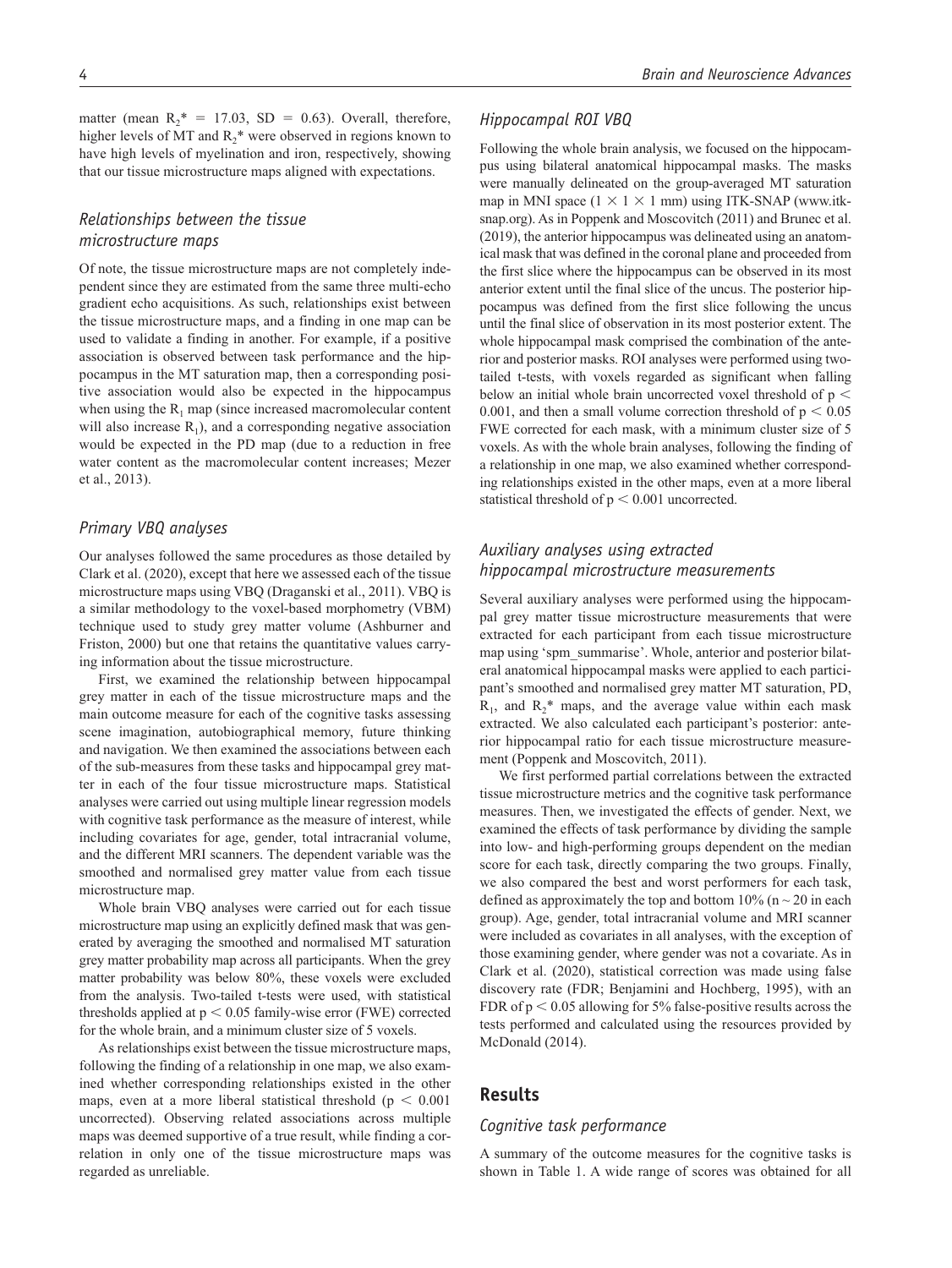| <b>Table 1.</b> Means and standard deviations for the main outcome |  |  |  |
|--------------------------------------------------------------------|--|--|--|
| measures and sub-measures of the cognitive tasks.                  |  |  |  |

| Variable                                                      | Mean   | Standard<br>deviation |
|---------------------------------------------------------------|--------|-----------------------|
| Main outcome measures                                         |        |                       |
| Scene construction experiential index (/60)                   | 40.50  | 6.08                  |
| Autobiographical interview internal details<br>(total number) | 23.95  | 7.25                  |
| Future thinking experiential index (/60)                      | 39.12  | 7.23                  |
| Navigation (/250)                                             | 143.46 | 35.83                 |
| Sub-measures                                                  |        |                       |
| Scene construction                                            |        |                       |
| Spatial references (total number)                             | 3.47   | 1.56                  |
| Entities present (total number)                               | 9.90   | 2.92                  |
| Sensory descriptions (total number)                           | 12.25  | 3.46                  |
| Thoughts/emotions/actions (total number)                      | 3.36   | 1.70                  |
| Spatial coherence index (/6)                                  | 2.88   | 1.57                  |
| Autobiographical interview                                    |        |                       |
| Internal events (total number)                                | 11.02  | 3.88                  |
| Internal time (total number)                                  | 1.43   | 0.69                  |
| Internal place (total number)                                 | 2.23   | 0.63                  |
| Internal perceptual (total number)                            | 5.91   | 3.07                  |
| Internal thoughts/emotions (total number)                     | 3.37   | 1.69                  |
| Vividness ratings (/6)                                        | 4.62   | 0.74                  |
| Future thinking                                               |        |                       |
| Spatial references (total number)                             | 2.53   | 1.65                  |
| Entities present (total number)                               | 10.31  | 3.28                  |
| Sensory descriptions (total number)                           | 8.81   | 3.59                  |
| Thoughts/emotions/actions (total number)                      | 5.18   | 2.28                  |
| Spatial coherence index (/6)                                  | 2.63   | 1.77                  |
| Navigation                                                    |        |                       |
| Movie clip recognition $(16)$                                 | 15.44  | 0.86                  |
| Scene recognition (/32)                                       | 29.45  | 1.89                  |
| Proximity judgements (/10)                                    | 7.48   | 1.43                  |
| Route knowledge (/24)                                         | 11.98  | 4.62                  |
| Sketch map                                                    | 79.11  | 30.91                 |

variables with the exception of navigation movie clip recognition, where performance was close to ceiling.

## *Primary VBQ analyses*

As our main focus was on the relationship between cognitive task performance and hippocampal grey matter myelination and iron content, here we report findings pertaining to the hippocampus – any regions identified in the whole brain analysis that were outside the hippocampus are reported in the Supplemental Results.

No significant relationships were evident between cognitive task performance and hippocampal grey matter in any of the tissue microstructure maps. This was the case for the main outcome measures of the tasks assessing scene imagination, autobiographical memory, future thinking or navigation, and also for the submeasures of these tasks.

## *Hippocampal ROI VBQ*

On examination of the hippocampal masks, no relationships were evident between cognitive task performance and hippocampal grey matter in any of the tissue microstructure maps. Considering the task sub-measures, it was either the case that they were not associated with any measure of hippocampal grey matter tissue microstructure, or the results were not validated across the tissue microstructure maps – correlations associated with only one map are reported in the Supplemental Results.

# *Auxiliary analyses using extracted hippocampal microstructure measurements*

The means and standard deviations of the extracted hippocampal grey matter tissue microstructure metrics are reported in the Supplemental Results, Table S5.

No relationships were identified between any of the extracted hippocampal grey matter tissue microstructure metrics and performance on any of the main (Table 2) or sub-measures of the cognitive tasks (Supplemental Results Tables S6–S9). These partial correlation findings therefore support those of the primary VBQ analyses.

Similarly, there were no significant effects of gender (Supplemental Results Tables S10–S17), and no significant findings from the median split direct comparisons (Supplemental Results Tables 18–22), partial correlations (Supplemental Results Tables S23–S30), and when the best and worst performers were compared (Supplemental Results Tables 31–35).

# **Discussion**

In this study, we moved beyond hippocampal grey matter volume to examine hippocampal grey matter tissue microstructure in the form of quantitative neuroimaging biomarkers of myelination and iron content, and whether they were linked with performance on tasks known to be hippocampal-dependent. We found little evidence for any associations between these measures and scene imagination, autobiographical memory recall, future thinking and spatial navigation. This was despite having a large sample with wide-ranging scores on the cognitive tasks, using different analysis methods (VBQ and partial correlations), examining whole brain and hippocampal ROIs (bilateral whole hippocampus, anterior and posterior portions and hippocampal posterior:anterior ratio) and different participant sub-groups (divided by gender and task performance). Variations in hippocampal grey matter myelination or iron content, seem not, therefore, to be significantly related to hippocampal-dependent task performance in young, healthy individuals.

Myelination and iron are essential for communication between neurons (Nave and Werner, 2014; Todorich et al., 2009). Therefore, it could have been that higher levels of myelin within the hippocampus would result in faster hippocampal neuronal communication, enabling better task performance. Conversely, it might have been the case that higher levels of hippocampal iron would be associated with lower task performance – while moderate iron levels are required for normal functioning, excessive iron accumulation can impede function (Zecca et al., 2004). Indeed, such a finding has previously been reported in young healthy adults in relation to meta-cognitive ability (Allen et al., 2017). Here, however, we found no relationships between hippocampal grey matter myelination or iron content and performance on scene imagination, autobiographical memory recall, future thinking or spatial navigation tasks, aligning with previous null results relating to hippocampal grey matter volume more generally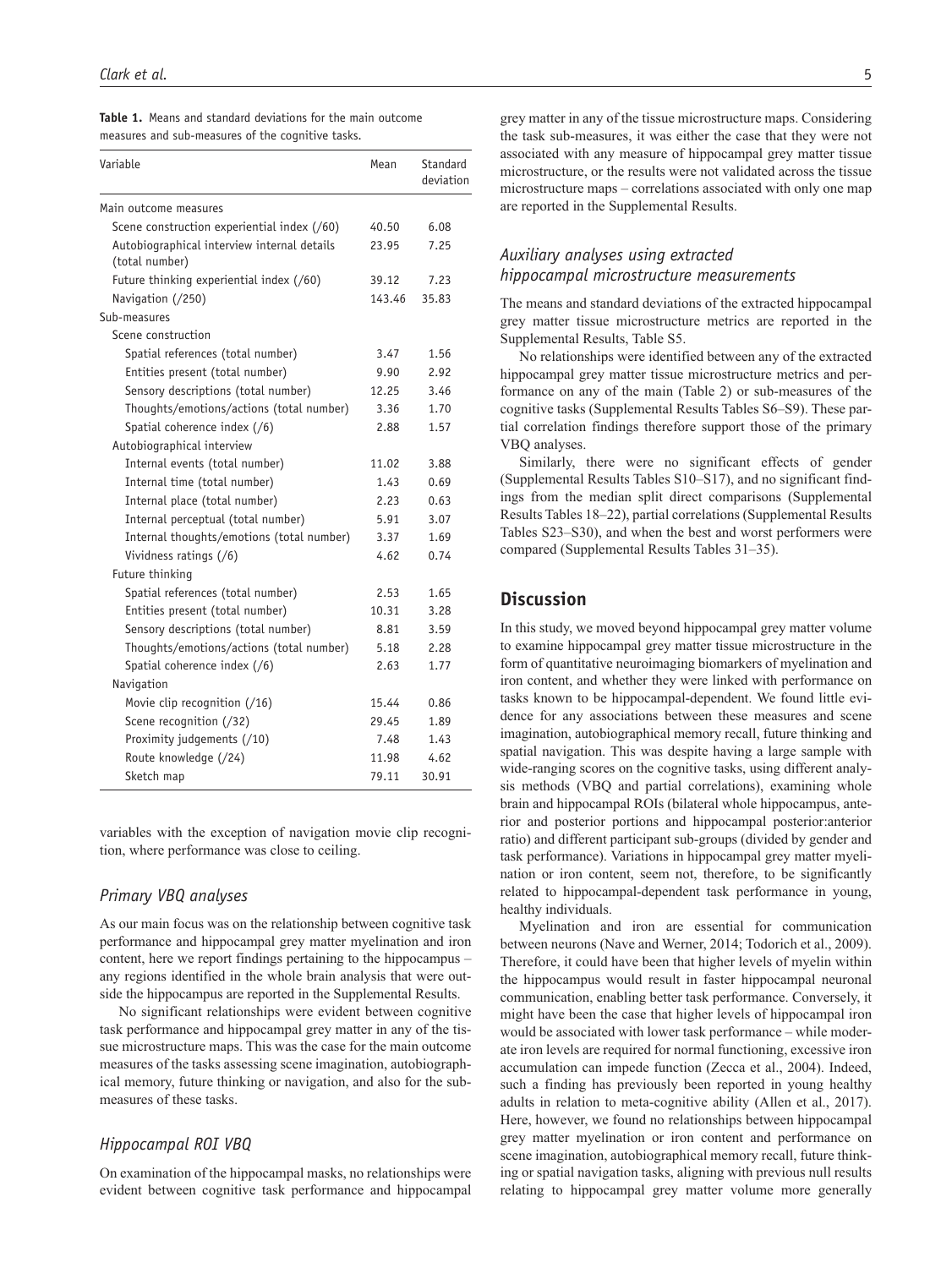**Table 2.** Partial correlations between the main outcome measures of the scene construction, autobiographical memory, future thinking and navigation tasks and the extracted hippocampal grey matter tissue microstructure metrics, with age, gender, total intracranial volume and MRI scanner as covariates.

| Tissue microstructure maps<br>and task measures | Whole<br>hippocampus |      | Anterior<br>hippocampus |      | Posterior<br>hippocampus |      | Posterior/anterior<br>hippocampus ratio |      |
|-------------------------------------------------|----------------------|------|-------------------------|------|--------------------------|------|-----------------------------------------|------|
|                                                 | r                    | p    | r                       | p    | r                        | p    | r                                       | p    |
| MT saturation                                   |                      |      |                         |      |                          |      |                                         |      |
| Scene construction EI                           | $-0.096$             | 0.59 | $-0.097$                | 0.59 | $-0.081$                 | 0.59 | 0.043                                   | 0.74 |
| AI internal details                             | $-0.005$             | 0.99 | 0.002                   | 0.99 | $-0.012$                 | 0.99 | $-0.026$                                | 0.99 |
| Future thinking EI                              | $-0.14$              | 0.31 | $-0.13$                 | 0.31 | $-0.13$                  | 0.31 | 0.05                                    | 0.81 |
| Overall navigation score                        | $-0.11$              | 0.91 | $-0.071$                | 0.96 | $-0.14$                  | 0.91 | $-0.058$                                | 0.96 |
| PD                                              |                      |      |                         |      |                          |      |                                         |      |
| Scene construction EI                           | $-0.028$             | 0.83 | $-0.044$                | 0.73 | $-0.001$                 | 0.99 | 0.053                                   | 0.72 |
| AI internal details                             | 0.045                | 0.99 | 0.093                   | 0.85 | $-0.026$                 | 0.99 | $-0.14$                                 | 0.75 |
| Future thinking EI                              | $-0.039$             | 0.87 | $-0.031$                | 0.90 | $-0.038$                 | 0.87 | 0.005                                   | 0.98 |
| Overall navigation score                        | $-0.012$             | 0.99 | $-0.018$                | 0.99 | $-0.001$                 | 0.99 | 0.022                                   | 0.99 |
| $R_{1}$                                         |                      |      |                         |      |                          |      |                                         |      |
| Scene construction EI                           | 0.092                | 0.59 | 0.11                    | 0.59 | 0.065                    | 0.67 | $-0.082$                                | 0.59 |
| AI internal details                             | 0.13                 | 0.77 | 0.091                   | 0.85 | 0.15                     | 0.75 | 0.08                                    | 0.88 |
| Future thinking EI                              | 0.13                 | 0.31 | 0.12                    | 0.34 | 0.13                     | 0.31 | 0.006                                   | 0.98 |
| Overall navigation score                        | $-0.014$             | 0.99 | 0.002                   | 0.99 | $-0.026$                 | 0.99 | $-0.045$                                | 0.99 |
| $R_2$ *                                         |                      |      |                         |      |                          |      |                                         |      |
| Scene construction EI                           | 0.082                | 0.59 | 0.059                   | 0.67 | 0.086                    | 0.59 | 0.004                                   | 0.98 |
| AI internal details                             | 0.029                | 0.99 | 0.002                   | 0.99 | 0.049                    | 0.99 | 0.034                                   | 0.99 |
| Future thinking EI                              | 0.12                 | 0.35 | 0.11                    | 0.37 | 0.099                    | 0.40 | $-0.032$                                | 0.90 |
| Overall navigation score                        | 0.065                | 0.96 | 0.018                   | 0.99 | 0.097                    | 0.91 | 0.095                                   | 0.91 |

MT saturation: magnetisation transfer saturation: EI: Experiential Index: AI: Autobiographical Interview: PD: proton density: R.: longitudinal relaxation rate: R.\*: effective transverse relaxation rate.

P values are Benjamini–Hochberg false discovery rate corrected at  $p < 0.05$ .

(Clark et al., 2020; Maguire et al., 2003; Van Petten, 2004; Weisberg et al., 2019).

Non-significant results can, of course, be difficult to interpret, and an absence of evidence is not necessarily evidence of absence. However, we believe the depth and breadth of our analyses permit confidence in these results. First, we had a large sample size with wide variance on our measures of interest, both in terms of task performance (with the exception of the navigation movie clip recognition sub-measure where performance was close to ceiling), and the tissue microstructure metrics. We were, therefore, well-placed to identify potential relationships between hippocampal grey matter myelination and iron content and cognitive task performance. Second, we used two different analysis methodologies, as well as employing bilateral hippocampal ROIs, and even divided the sample into multiple sub-groups. Regardless of these different approaches to data analysis, no reliable associations between hippocampal grey matter myelination or iron content and task performance were identified. The results, therefore, do not seem to be consequent upon a specific analysis technique or sub-group of participants, but instead there was a consistent pattern of non-significant results. Moreover, we also ascertained that the tissue microstructure maps were in line with expectations. As predicted, higher levels of myelination were identified in Heschl's gyrus (which contains the primary auditory cortex), and greater levels of iron were observed in the substantia nigra and red nucleus. The non-significant results cannot, therefore, be explained by basic issues with the neuroimaging data.

That is not to say that relationships between hippocampal grey matter myelination or iron content and performance on our cognitive tasks of interest may not exist in other contexts. In older participants, for example, associations between hippocampal grey matter volume and performance on autobiographical and navigation tasks have been identified (e.g. Hedden et al., 2014; Moffat et al., 2006), despite less reliable evidence for such relationships in healthy young adults (Clark et al., 2020; Maguire et al., 2003; Van Petten, 2004; Weisberg et al., 2019). Changes in the extent of grey matter myelination and iron content have been documented with ageing (e.g. Callaghan et al., 2014; Carey et al., 2018; Draganski et al., 2011), as has a link between poorer verbal memory performance, decreased myelin content and increased levels of iron in the ventral striatum in older adults (Steiger et al., 2016). Therefore, similar investigations to those performed here using an older sample could reveal associations not observed in this study.

Similarly, relationships between hippocampal grey matter myelination or iron content and task performance might only be apparent in special populations. The extreme spatial navigation of licenced London taxi drivers who have acquired 'The Knowledge' of London's layout has been reliably associated with increased posterior, but decreased anterior, hippocampal grey matter volume (e.g. Maguire et al., 2000, 2006; Woollett et al., 2008;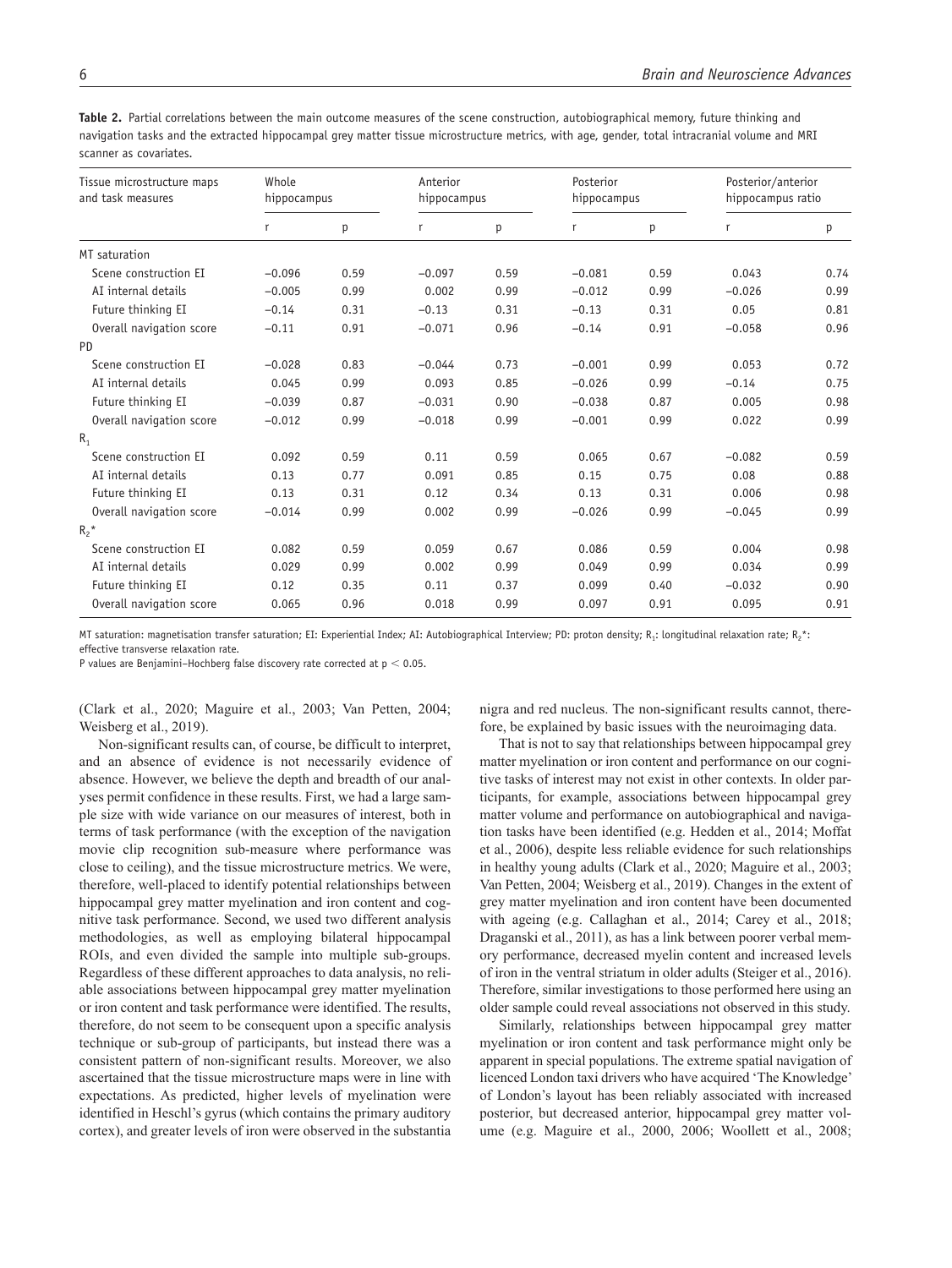Woollett and Maguire, 2011). Variations may also exist, therefore, in hippocampal grey matter myelination and iron content, and these differences may help to elucidate how a larger posterior hippocampus might be beneficial to London taxi drivers. Comparisons between healthy individuals and patients with memory loss may also reveal important differences in the extent of myelination and iron content in the hippocampus but also elsewhere in the brain.

The hippocampus is composed of distinct subfields, and myelination or iron content in specific subregions may be associated with task performance, as opposed to associations being apparent at the level of the whole hippocampus. Some evidence exists to suggest this may be the case for hippocampal grey matter volume (Barry et al., 2021; Chadwick et al., 2014; Palombo et al., 2018), and future studies could investigate relationships between task performance and subfield-specific hippocampal grey matter tissue microstructure.

It is also possible to obtain different measures of tissue microstructure to those studied here. Using diffusion MRI, the fractional anisotropy (FA) of right hippocampal grey matter has been associated with navigation ability (Iaria et al., 2008), and the FA and mean diffusivity of various white matter pathways, including the fornix, have been linked with autobiographical memory, future thinking and navigation performance (Hodgetts et al., 2017, 2020; Irish et al., 2014; Metzler-Baddeley et al., 2011; Williams et al., 2020). While replication of these results in larger samples is required, examining these tissue microstructure metrics, or white matter instead of grey matter, may reveal relationships between brain tissue microstructure and performance that were not evident in this study. Moreover, by combining diffusion MRI and the quantitative neuroimaging techniques used here additional, more biologically interpretable microstructure measurements, such as the axonal g-ratio (e.g. Mohammadi et al., 2015), can be obtained, opening up further avenues of investigation to understand the neural basis of individual differences in cognition.

In conclusion, having tested a large sample of young healthy participants with a wide range of scores on multiple cognitive tasks, no credible associations between hippocampal grey matter myelination or iron content and scene imagination, autobiographical memory, future thinking and spatial navigation performance were identified. Consequently, variability in hippocampal grey matter myelination or iron content seem unlikely to explain individual differences in ability, at least in the general population of young healthy people. Further investigation is required to establish whether such measures may be informative in other cohorts, as well as combining myelination and iron content with other tissue microstructure techniques to examine the basis of individual differences in key aspects of cognition including recalling the past and imagining the future.

#### **Acknowledgements**

Thanks to Anna Monk, Victoria Hotchin, Gloria Pizzamiglio and Alice Liefgreen for assistance with data collection and scoring.

### **Author contributions**

I.A.C.: conceptualisation, methodology, investigation, formal analysis, writing – original draft. M.F.C.: formal analysis, writing – review and editing. N.W.: resources, writing – review & editing. E.A.M.: conceptualisation, methodology, formal analysis, funding acquisition, supervision, writing – original draft.

## **Declaration of conflicting interests**

The author(s) declared no potential conflicts of interest with respect to the research, authorship and/or publication of this article.

#### **Funding**

The author(s) disclosed receipt of the following financial support for the research, authorship and/or publication of this article: This work was supported by a Wellcome Principal Research Fellowship to EAM (grant no. 101759/Z/13/Z) and the Centre by a Centre Award from Wellcome (grant no. 203147/Z/16/Z). M.F.C. is supported by the MRC and Spinal Research Charity through the ERA-NET Neuron joint call (grant no. MR/ R000050/1). N.W. is supported by the European Research Council under the European Union's Seventh Framework Programme (grant no. FP7/2007-2013)/ERC grant agreement no. 616905; the European Union's Horizon 2020 research and innovation programme under the grant agreement no. 681094; BMBF (01EW1711A & B) in the framework of ERA-NET NEURON.

## **ORCID iDs**

Nikolaus Weiskopf D <https://orcid.org/0000-0001-5239-1881> Eleanor A. Maguire  $\Box$  <https://orcid.org/0000-0002-9470-6324>

### **Supplemental material**

Supplemental material for this article is available online.

#### **References**

- Allen M, Glen JC, Müllensiefen D, et al. (2017) Metacognitive ability correlates with hippocampal and prefrontal microstructure. *Neuro-Image* 149: 415–423.
- Ashburner J (2007) A fast diffeomorphic image registration algorithm. *NeuroImage* 38(1): 95–113.
- Ashburner J and Friston KJ (2000) Voxel based morphometry The methods. *NeuroImage* 11(6): 805–821.
- Ashburner J and Friston KJ (2005) Unified segmentation. *NeuroImage* 26(3): 839–851.
- Barry DN, Clark IA and Maguire EA (2021) The relationship between hippocampal subfield volumes and autobiographical memory persistence. *Hippocampus* 31(4): 362–374.
- Beard JL, Connor JR and Jones BC (1993) Iron in the brain. *Nutrition Reviews* 51(6): 157–170.
- Benjamini Y and Hochberg Y (1995) Controlling the false discovery rate: A practical and powerful approach to multiple testing. *Journal of the Royal Statistical Society B* 57(1): 289–300.
- Brunec IK, Robin J, Patai EZ, et al. (2019) Cognitive mapping style relates to posterior–anterior hippocampal volume ratio. *Hippocampus* 29(8): 748–754.
- Callaghan MF, Freund P, Draganski B, et al. (2014) Widespread agerelated differences in the human brain microstructure revealed by quantitative magnetic resonance imaging. *Neurobiology of Aging* 35(8): 1862–1872.
- Callaghan MF, Josephs O, Herbst M, et al. (2015) An evaluation of prospective motion correction (PMC) for high resolution quantitative MRI. *Frontiers in Neuroscience* 9: 97.
- Callaghan MF, Lutti A, Ashburner J, et al. (2019) Example dataset for the hMRI toolbox. *Data in Brief* 25: 104132.
- Carey D, Caprini F, Allen M, et al. (2018) Quantitative MRI provides markers of intra-, inter-regional, and age-related differences in young adult cortical microstructure. *NeuroImage* 182: 429–440.
- Chadwick MJ, Bonnici HM and Maguire EA (2014) CA3 size predicts the precision of memory recall. *Proceedings of the National Academy of Sciences of the United States of America* 111(29): 10720–10725.